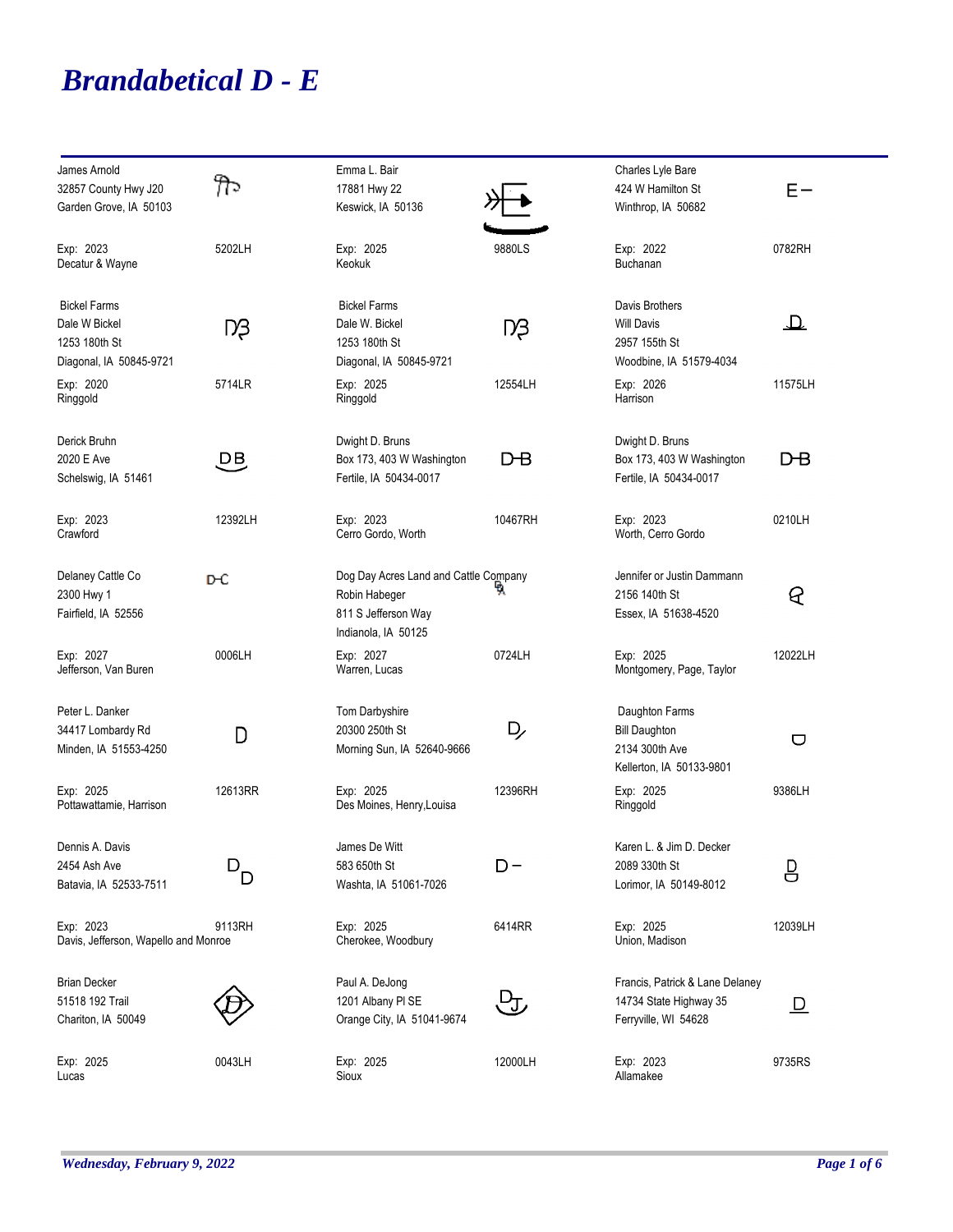| Jeffery W or Natalie A Derry<br>2621 - 270th St<br>Guthrie Center, IA 50115-8710           | D<br>$\bm{\nparallel}$      | Reggie Derscheid<br>403 Broadway<br>New Virginia, IA 50210          | $\mathcal{D}$               | James DeVore<br>4378 83rd St<br>Baldwin, IA 52207-9656                                | D-      |
|--------------------------------------------------------------------------------------------|-----------------------------|---------------------------------------------------------------------|-----------------------------|---------------------------------------------------------------------------------------|---------|
| Exp: 2026<br>Guthrie                                                                       | 11632LH                     | Exp: 2023<br>Ringgold and Warren                                    | 11839LH                     | Exp: 2025<br>Clinton, Jackson                                                         | 12553RH |
| Glen A. Dinkla<br>64666 750th St<br>Massena, IA 50853-8111                                 | DB                          | Ronald J. Donovan<br>8706 Lake Eleanor Rd<br>Dubuque, IA 52003-9245 | 只                           | Shelby Dooley<br>Dooley Cattle Company<br>1923 240th Street<br>Promise City, IA 52583 | 突       |
| Exp: 2025<br>Cass                                                                          | 0276LH                      | Exp: 2024<br>Dubuque                                                | 7806LH                      | Exp: 2024<br>Appanoose, Wayne                                                         | 9872LS  |
| Monty & Lanny Douglas<br>Douglas Cattle Company<br>100 S Garretson<br>Lenox, IA 50851-1513 | DC                          | Richard P. Downing<br>1576 140th St<br>Creston, IA 50801-8057       | ₫                           | Michael T. Doyle<br>3511 150th St<br>Randolph, IA 51649-6013                          | DF      |
| Exp: 2025<br>Adams, Taylor, Union                                                          | 11971LH                     | Exp: 2024<br>Union                                                  | 9957RH                      | Exp: 2025<br>Fremont                                                                  | 3837LH  |
| Edwin Earl Jr. Dresher<br>1885 120th St<br>Red Oak, IA 51566                               |                             | Daniel J. Durell<br>23819 McGruder Creek Rd<br>Leon, IA 50144-1757  | ᠲ                           | Neil Durston<br>2762 Dodge Ave<br>Battle Creek, IA 51006-8500                         | 卫       |
| Exp: 2025<br>Montgomery                                                                    | 0816LH                      | Exp: 2025<br>Decatur                                                | 11476LH                     | Exp: 2023<br>Ida                                                                      | 10667RH |
| Darvin Dykes<br>10643 Kress Avenue<br>Bloomfield, IA 52537-6918                            | DС                          | Eagle Hill Farms<br>Donald E Dixon<br>PO Box 107<br>Lucas, IA 50151 | ҕ                           | Eagle Hill Farms<br>Donald E Dixon<br>PO Box 107<br>Lucas, IA 50151                   | ६       |
| Exp: 2022<br>Davis, Wapello                                                                | 11705LH                     | Exp: 2024<br>Lucas                                                  | 0400RH                      | Exp: 2024<br>Lucas                                                                    | 0399LS  |
| Eagle Hill Farms<br>Donald E Dixon<br>PO Box 107<br>Lucas, IA 50151                        | $\mathsf{F}_{\!\mathsf{H}}$ | Eagle Hill Farms<br>Donald E Dixon<br>PO Box 107<br>Lucas, IA 50151 | $\mathsf{F}_{\!\mathsf{H}}$ | Terry E. Eason<br>2608 Dove Ave<br>Battle Creek, IA 51006-8602                        | Ш       |
| Exp: 2024<br>Lucas                                                                         | 0398RS                      | Exp: 2024<br>Lucas                                                  | 0392LH                      | Exp: 2025<br>Ida                                                                      | 11502RS |
| Brian C. Easter<br>1888 State Hwy 92<br>Winterset, IA 50273                                | E                           | Earl E. Eckmann<br>4079 288th Street<br>Persia, IA 51563-4051       | 上                           | <b>Trent Edeal</b><br>2480 510th Street<br>Sioux Rapids, IA 50585                     | ઝ       |
| Exp: 2025<br>Madison                                                                       | 0517RH                      | Exp: 2025<br>Harrison                                               | 8211LH                      | Exp: 2026<br>Clay/Buena Vista                                                         | 9775LH  |

÷.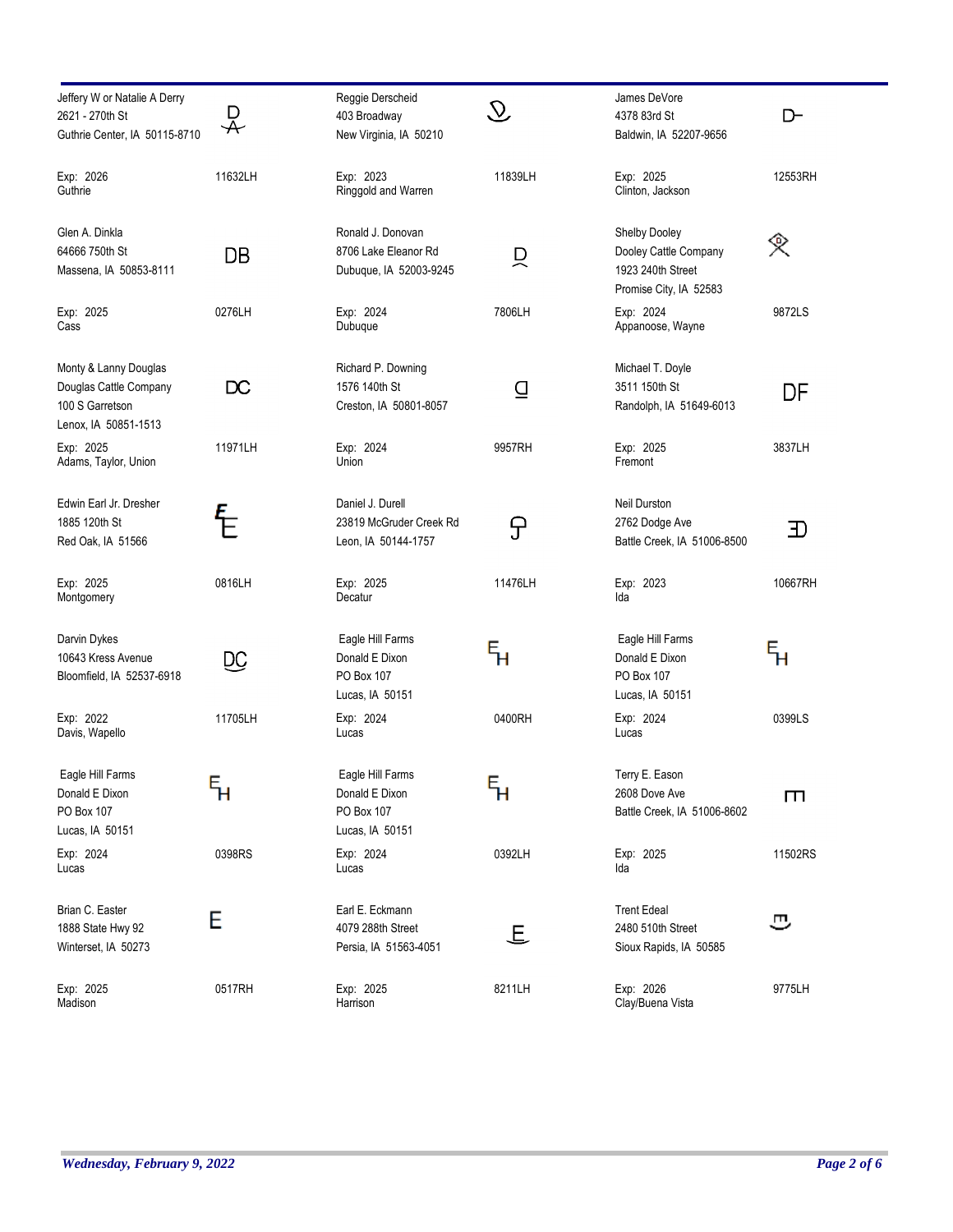| Richard L. Eden<br>F J Eden & Sons<br>23296 Route W40                                | ε              | Eric & Patricia Edler<br>2024 Canfield Avenue<br>State Center, IA 50247-9681              | 콧       | <b>Charles Edson</b><br>Double E Cattle Company<br>2919 Hickory Ave                     | 긬              |
|--------------------------------------------------------------------------------------|----------------|-------------------------------------------------------------------------------------------|---------|-----------------------------------------------------------------------------------------|----------------|
| Bonaparte, IA 52620-8050                                                             |                |                                                                                           |         | Ionia, IA 50645-9586                                                                    |                |
| Exp: 2025<br>Van Buren                                                               | 4906LH         | Exp: 2026<br>Marshall, Story                                                              | 12131RH | Exp: 2023<br>Chickasaw                                                                  | 11264LR        |
| Ernest Schmid & Sons<br>Roger M. Schmid<br>41135 310th St<br>Kingsley, IA 51028-8663 | $\mathcal{ES}$ | Nick & Laurie Evans<br>E Bar Diversified<br>1607 Summit View St<br>Creston, IA 50801-1053 | 旦       | Michael D. Even<br>2832 - 332nd Ave<br>Worthington, IA 52078                            | DC             |
| Exp: 2025<br>Plymouth                                                                | 6212RS         | Exp: 2025<br>Taylor                                                                       | 9355LH  | Exp: 2025<br>Delaware, Dubuque                                                          | 0525RH         |
| Howard W. Evitt<br>2064 Payton Rd<br>Corydon, IA 50060-8881                          | ЕЭ             | D & M Farms<br>Don & Mike White<br>19376 Wind Ave<br>Bloomfield, IA 52537                 |         | Dennis R. Faust<br>1154 180th Street<br>Dexter, IA 50070-8515                           | 믺              |
| Exp: 2025<br>Wayne                                                                   | 2895LH         | Exp: 2026<br>Davis                                                                        | 0024LH  | Exp: 2023<br>Madison                                                                    | 12363LH        |
| Dennis R. Faust<br>1154 180th St<br>Dexter, IA 50070-8515                            | 믺              | Frost Land & Cattle Company, LLC<br>3101 220th St<br>Kellerton, IA 50133-3394             | ႗ႃၪ     | Frost Land and Cattle LLC<br>3101 220th Street<br>Kellerton, IA 50133-3394              | J <sub>D</sub> |
| Exp: 2023<br>Madison                                                                 | 12364RH        | Exp: 2027<br>Ringgold                                                                     | 12311LH | Exp: 2027<br>Ringgold                                                                   | 12312RH        |
| David Garoutte<br>E Beef Farms<br>24390 Indian Ave<br>Adel, IA 50003                 | 3G             | Randy & Elizabeth Gates<br>17324 Hwy 16<br>Douds, IA 52551-8151                           | 玊       | c/o George A. Gibbs<br>Gibbs Farms LLC<br>2383 Sheldon Ave<br>Greenfield, IA 50849-8119 | D <sub>V</sub> |
| Exp: 2025<br>Dallas                                                                  | 9358RH         | Exp: 2023<br>Van Buren                                                                    | 11252RH | Exp: 2026<br>Adair, Madison                                                             | 12099LR        |
| Dennis L. Gilbert<br>13826 N 95th Ave W<br>Collins, IA 50055-8523                    | <u>DG</u>      | Donald & Joan Gordon<br>1488 Adams-Union Ave<br>Creston, IA 50801-8373                    | ₯       | Ernest & Lester Groth<br>28961 Impala Rd<br>Garber, IA 52048-8109                       | Щ              |
| Exp: 2025<br>Jasper                                                                  | 3280LH         | Exp: 2027<br>Union                                                                        | 11075LH | Exp: 2025<br>Clayton                                                                    | 3600RH         |
| James L. Hagen<br>17728 420th St<br>Derby, IA 50068-8615                             | ቻ              | Dale F. Harvey<br>5998 River Rd<br>Quimby, IA 51049-7038                                  | Æ       | c/o John Hayward<br>Don-El Farm Inc<br>305 7th St<br>Battle Creek, IA 51006-9408        | DE             |
| Exp: 2024<br>Lucas                                                                   | 12472LH        | Exp: 2025<br>Cherokee                                                                     | 4318RH  | Exp: 2027<br>Ida                                                                        | 8957RH         |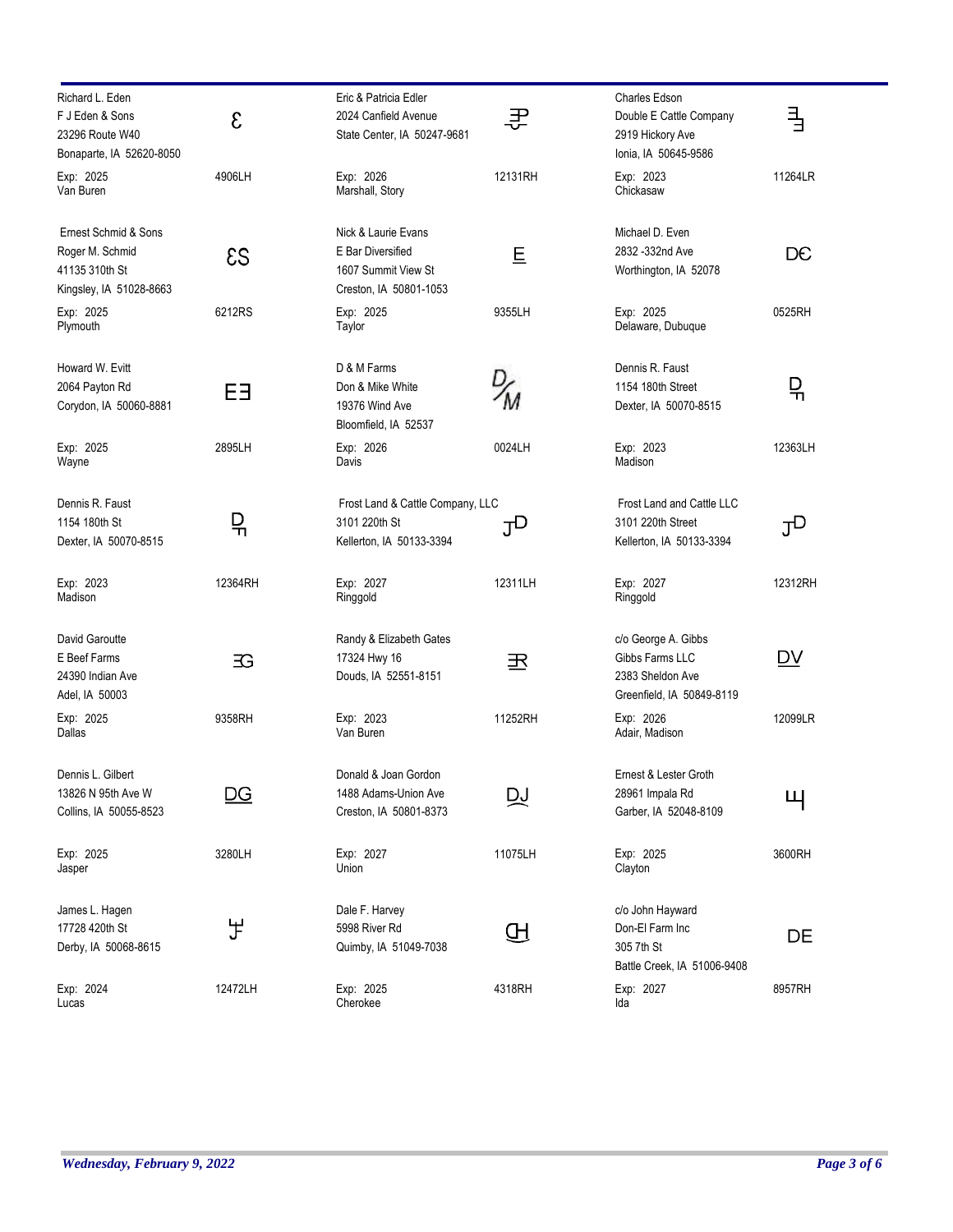| Keith and Joni Hefley<br>1999 290th Street<br>Fort Dodge, IA 50501                     |         | Nicholas Hindt<br>2711 19th Ave N<br>Ft. Dodge, IA 50501                      |         | Willis & David Hoakison<br>1089 Joshua Ave<br>Creston, IA 50801-8128    | DН        |
|----------------------------------------------------------------------------------------|---------|-------------------------------------------------------------------------------|---------|-------------------------------------------------------------------------|-----------|
| Exp: 2022<br>Webster                                                                   | 699LH   | Exp: 2025<br>Webster                                                          | 9581LH  | Exp: 2024<br>Union                                                      | 8033LH    |
| Donald V. Hosek<br>dba D-H Cattle Company<br>3369 Cumming Rd<br>Cumming, IA 50061-8505 | D-H     | Emily Hoy<br>3689 210th Street<br>Anthon, IA 51004                            | E,      | Duffy or Margaret Kester<br>2359 Garden Rd<br>Allerton, IA 50008-8709   | Β         |
| Exp: 2024<br>Madison                                                                   | 11885LH | Exp: 2026<br>Woodbury                                                         | 1408LH  | Exp: 2025<br>Wayne                                                      | 11529LH   |
| Douglas Deppe and Kim Doerscher-Deppe<br>2177 - 280th Ave<br>DeWitt, IA 52742          |         | Douglas Deppe and Kim Koerscher-Deppe<br>2177 - 280th Ave<br>DeWitt, IA 52742 |         | David L. Kirby<br>PO Box 164<br>203 S Chestnut St<br>Edgewood, IA 52042 | 页         |
| Exp: 2027<br>Clinton and Scott                                                         | 0771LH  | Exp: 2022<br>Clinton                                                          | 0766LS  | Exp: 2027<br>Clayton, Delaware                                          | 12280LH   |
| Dennis Ladwig<br>Deer Run Ranch<br>311 14th Ave W<br>Spencer, IA 51301-3017            | R.      | Ronald S. & Mary Lair<br>17301 220th Ave<br>New London, IA 52645-8507         | 凹       | Ronald S. & Mary Lair<br>17301 220th Ave<br>New London, IA 52645-8507   | 凹         |
| Exp: 2025<br>Cherokee, O'Brien                                                         | 10812LH | Exp: 2023<br>Des Moines                                                       | 12412LH | Exp: 2023<br>Des Moines                                                 | 12413RH   |
| Darin Lansink<br>2457 Noble Avenue<br>Ida Grove, IA 51445                              | ςŖ      | C A & Axel E Larson<br>1732 K Ave<br>Red Oak, IA 51566-5072                   | (A      | Eugene A. Lindsey<br>1673 M Ave<br>Red Oak, IA 51566                    | Ę         |
| Exp: 2023<br>Ida                                                                       | 99998RH | Exp: 2025<br>Montgomery                                                       | 4069RH  | Exp: 2027<br>Montgomery                                                 | 0119LH    |
| Darlene P. Litterer<br>27744 35th St<br>Maquoketa, IA 52060-8622                       | Dω      | Travis or Darla Lloyd<br>35536 120th St<br>Mapleton, IA 51034                 | ЭB      | Doris or Brian Loutsch<br>19619 Granite Ave<br>Le Mars, IA 51031-8608   | ΨΒ        |
| Exp: 2018<br>Jackson                                                                   | 9108RS  | Exp: 2025<br>Monona                                                           | 4099RH  | Exp: 2027<br>Plymouth                                                   | 11674LH   |
| Duane McDonald<br>101 Hwy 6<br>Grinnell, IA 50112-8223                                 | DM      | Doug & Shelley Mercia<br>3760 Harris Ave<br>Lake City, IA 51449-7568          | $g$ -   | David P. Miller<br>1988 Dewberry Ave<br>Batavia, IA 52533-7633          | <b>CM</b> |
| Exp: 2027<br>Poweshiek                                                                 | 9702LH  | Exp: 2012<br>Calhoun                                                          | 12305LH | Exp: 2026<br>Jefferson                                                  | 9604RH    |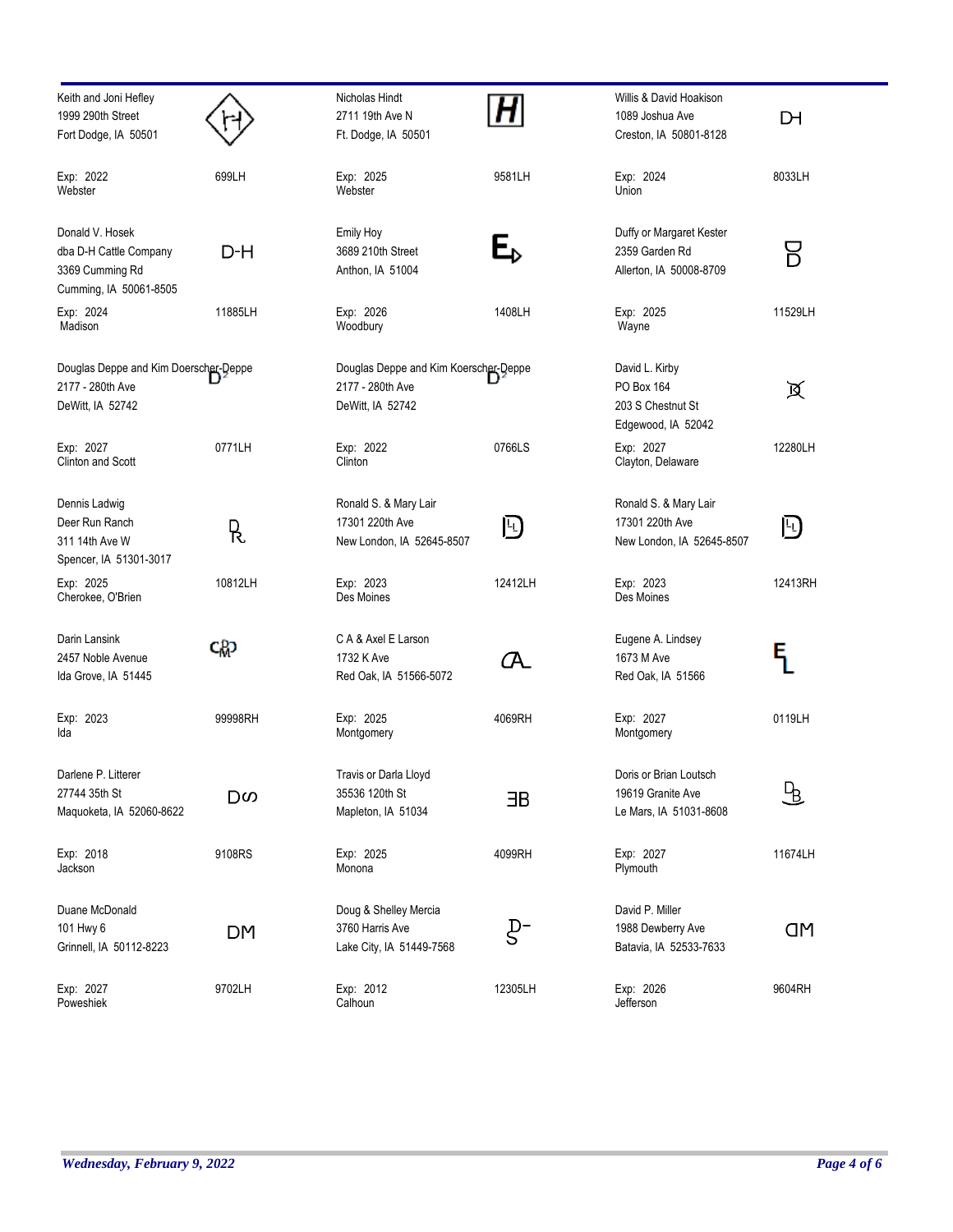| David J. Miller                                           |         | Douglas L. Nelson          |             | David A. Nelson              |                  |
|-----------------------------------------------------------|---------|----------------------------|-------------|------------------------------|------------------|
| 1308 Hwy 169                                              | Ŋт      | 27252 Sequoia Avenue       | $\mathsf B$ | 2133 US Hwy 59               | Ø                |
| Bode, IA 50519-9623                                       |         | Soldier, IA 51572-4082     |             | Shenandoah, IA 51601-4054    |                  |
| Exp: 2026                                                 | 10309RH | Exp: 2026                  | 12230RH     | Exp: 2026                    | 12224LH          |
| Kossuth                                                   |         | Monona                     |             | Fremont                      |                  |
| Kevin A. Paulsen                                          |         | Orrin Don Phelps           |             | Charles & Debra Richardson   |                  |
| 54968 730th St                                            | $D-P$   | 1273 Hickory Ave.          | 王           | 8313 SE 32nd Ave             |                  |
| Anita, IA 50020-8865                                      |         | Coon Rapids, IA 50058-8011 |             | Runnells, IA 50237-2210      | ℗                |
|                                                           |         |                            |             |                              |                  |
| Exp: 2023                                                 | 9130LR  | Exp: 2025                  | 10160RH     | Exp: 2024                    | 11947LH          |
| Cass                                                      |         | Guthrie                    |             | Polk                         |                  |
| David L. Royer                                            |         | Eben Sandy Salton          |             | David A. Schmidt             |                  |
| 1448 - 165th St                                           | ER.     | 3085 440th St              | eл          | DKC Farm                     | D <sub>S</sub> C |
| Coon Rapids, IA 50058-8030                                |         | Webb, IA 51366-7536        |             | 1183 W Ave                   |                  |
|                                                           |         |                            |             | Amana, IA 52203-8043         |                  |
| Exp: 2025                                                 | 12564LH | Exp: 2020                  | 5880RH      | Exp: 2024                    | 12538LR          |
| Guthrie                                                   |         | Clay                       |             | lowa                         |                  |
| David L. Simmons                                          |         | David Stevens              |             | David Alan Stevens           |                  |
| 2820 Nebraska Ave                                         | DS      | 9950 98th Street           | $D_S$       | 9950 98th St                 |                  |
| New London, IA 52645-9176                                 |         | Maquoketa, IA 52060-8985   |             | Maquoketa, IA 52060          |                  |
| Exp: 2024                                                 | 10006RH | Exp: 2023                  | 11793LH     | Exp: 2023                    | 6441RS           |
| Henry                                                     |         | Jackson                    |             | Jackson                      |                  |
| David Stevens                                             |         | David Alan Stevens         |             | David Alan Stevens           |                  |
| 9950 98th Street                                          |         | 9950 98th Street           |             | 9950 98th Street             |                  |
| Maquoketa, IA 52060                                       |         | Maquoketa, IA 52060        |             | Maguoketa, IA 52060          |                  |
|                                                           |         |                            |             |                              |                  |
| Exp: 2023                                                 | 6438RH  | Exp: 2023                  | 6439RR      | Exp: 2023                    | 6440LS           |
| Jackson                                                   |         | Jackson                    |             | Jackson                      |                  |
| David Alan Stevens                                        |         | Daniel Lee Stockham        |             | Edgar, Harold or Peter Stone |                  |
| 9950 98th St                                              |         | 29595 Peach Ave            |             | <b>Harold Stone</b>          | ЭŦ               |
| Maquoketa, IA 52060                                       |         | Bloomfield, IA 52537-7857  |             | 316 W Jefferson St           |                  |
|                                                           |         |                            |             | Corydon, IA 50060-1536       |                  |
| Exp: 2023                                                 | 6442LR  | Exp: 2025                  | 2979RH      | Exp: 2026                    | 7274LH           |
| Jackson                                                   |         | Davis                      |             | Wayne                        |                  |
| Ed & Ryan Sullivan                                        |         | Erica Timmermans           |             | Daryl Toyne                  |                  |
| 1698 Paris Trail                                          | 天       | 409 SE 10th St             |             | 886 Alpine Ave               | P                |
| Woodbine, IA 51579-4052                                   |         | Ankney, IA 50021           |             | Glidden, IA 51443-8574       |                  |
|                                                           |         |                            |             |                              |                  |
| Exp: 2027<br>Crawford, Harrison, Union, Monona and Shelby | 10362LH | Exp: 2026                  | 2880LS      | Exp: 2025<br>Carroll, Greene | 1441LH           |